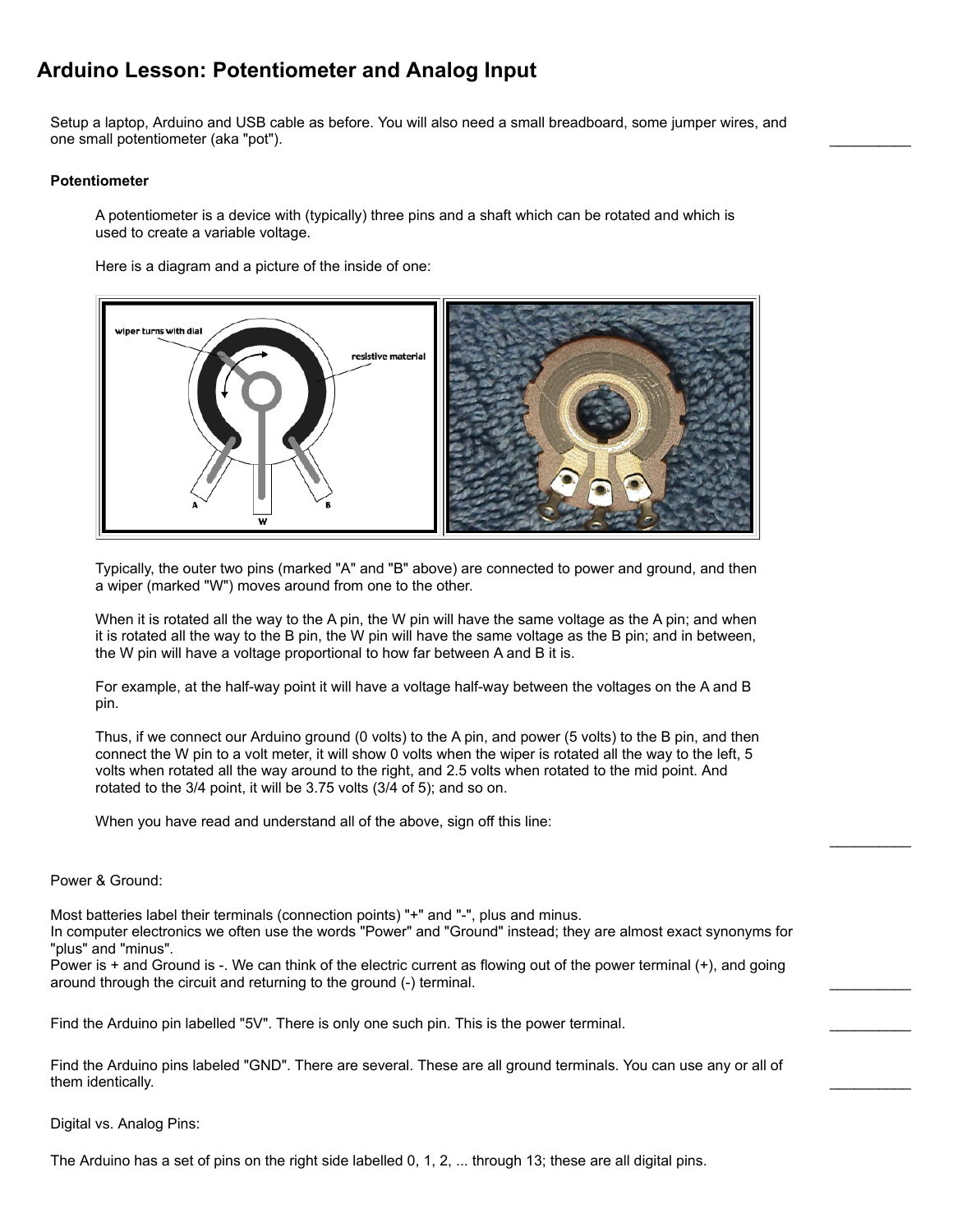And on the left side of the Arduino board is a set of pins marked "A0", "A1", "A2", "A3", "A4", and "A5". These are analog pins.

For our purposes here, the major difference is that digital pins can only be zero or one, (HIGH or LOW, on or off), whereas analog pins can take on any value from 0 to just over 1000.

For example, you have already seen "digitalWrite(13,LOW);" and "digitalWrite(13,HIGH);" used to turn off and on an LED.

In this lesson we will experiment with the analog pins.

Find the Arduino pin labelled "A0". This is the first of the six analog input pins.

Find a colored jumper cable -- use any color except black or white. Connect it to the Arduino A0 pin, and leave the other end "hanging" where it will not touch anything.

 $\frac{1}{2}$ 

### Click on "**File --> Examples --> Basic --> AnalogReadSerial**" and upload it.

Startup the **Serial Monitor** (it's the icon in the upper right that looks like a magnifying glass. It says "Serial Monitor" when you mouse over it). Once you have started it up you should see a new window appear with numbers spewing out at a high rate. They will range from as low as 0 to as high as 1000. (Actually as high as 1023).

Watch the values being printed out. These numbers represent the voltage at the tip of the A0 jumper wire. At the moment, it is "hanging" and the voltage numbers you are seeing are just what that wire is picking up from the air. (There is electricity all around us from radio waves, power wires in the walls, and even from nearby human beings.

Hold the end of the A0 jumper between two fingers. Do the numbers change just by touching the wire? Let go and watch the numbers change again. Let go and hold repeatedly and observe the changing values. Your body is acting as a source of electricity! The numbers may change even when you just put your hand *near* the wire. Try *licking* your fingers first! \_\_\_\_\_\_\_\_\_\_

Now, push the free end of the A0 jumper into one of the Arduino GND pins. The numbers should go to zero immediately! \_\_\_\_\_\_\_\_\_\_

Now, remove the free end from GND and push it into the 5V pin instead. The numbers will go to 1023 immediately! 1023 is the largest number our Arduinos can measure, and represents 5 volts, the highest voltage our Arduinos use. WARNING: The jumper should now be going from A0 to 5V, NOT from GND to 5V. If you do that you will \*fry\* the Arduino almost immediately! If you feel the wire get warm, rip it out fast!

Now get a breadboard and a potentiometer. Insert the Potentiometer so that each of its 3 pins are in a separate breadboard row. (See the picture below). Be careful not to bend or break any of the tiny pins of the pot!

Insert the end of the A0 jumper wire into the breadboard in the same row as the center pin of the potentiometer.

Get a white jumper wire. Insert one end of it into the same row as either of the outer pins of the pot. Insert the other end of the wire into the Arduino 5V power pin.

Get a black jumper wire. Insert one end of it into the same row as the OTHER outer pin of the pot. Insert the other end of the wire into an Arduino ground pin.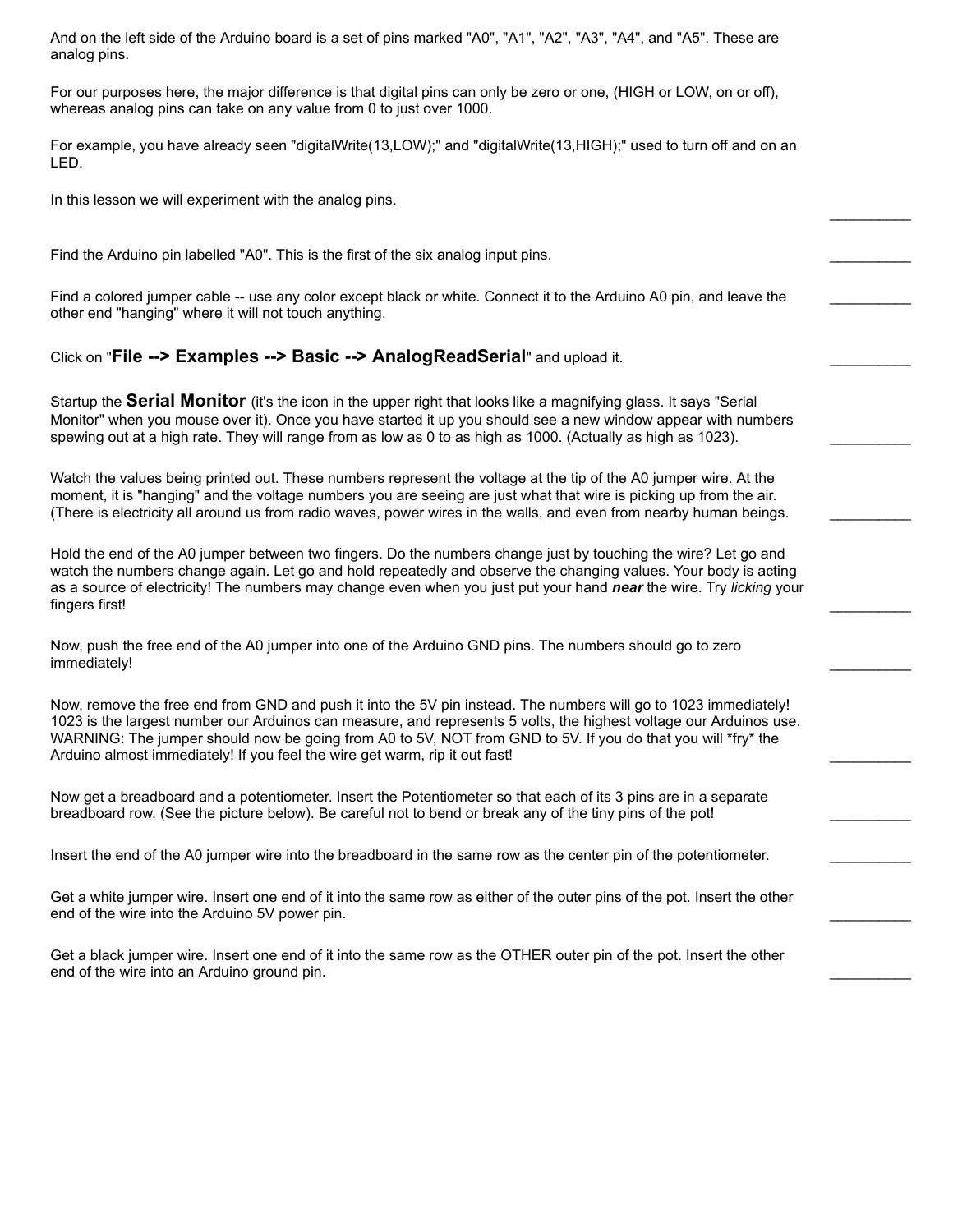It should look like this,

with the white power and black ground pin jumpers on the outside pins of the pot, and the colored A0 jumper in the center pin of the pot.



Now, with the "AnalogReadSerial" program still running, watch the numbers as you turn the pot! What do you observe?

(Note: the very tiny pots we have are hard to turn and tend to come loose from the breadboard. Deal with it! ;-)

When you rotate it all the way toward the ground pin, its middle pin will deliver 0 volts and print 0. When you turn it all the way toward the power pin, its middle pin will deliver 5 volts and print 1023. And in between those two ends, as the voltage varies between 0 and 5 volts, and the numbers will vary between 0 and 1023.

Can you make it print exactly 500? 250? 750?

Get it? Got it? Good!

**END OF LESSON 3!**